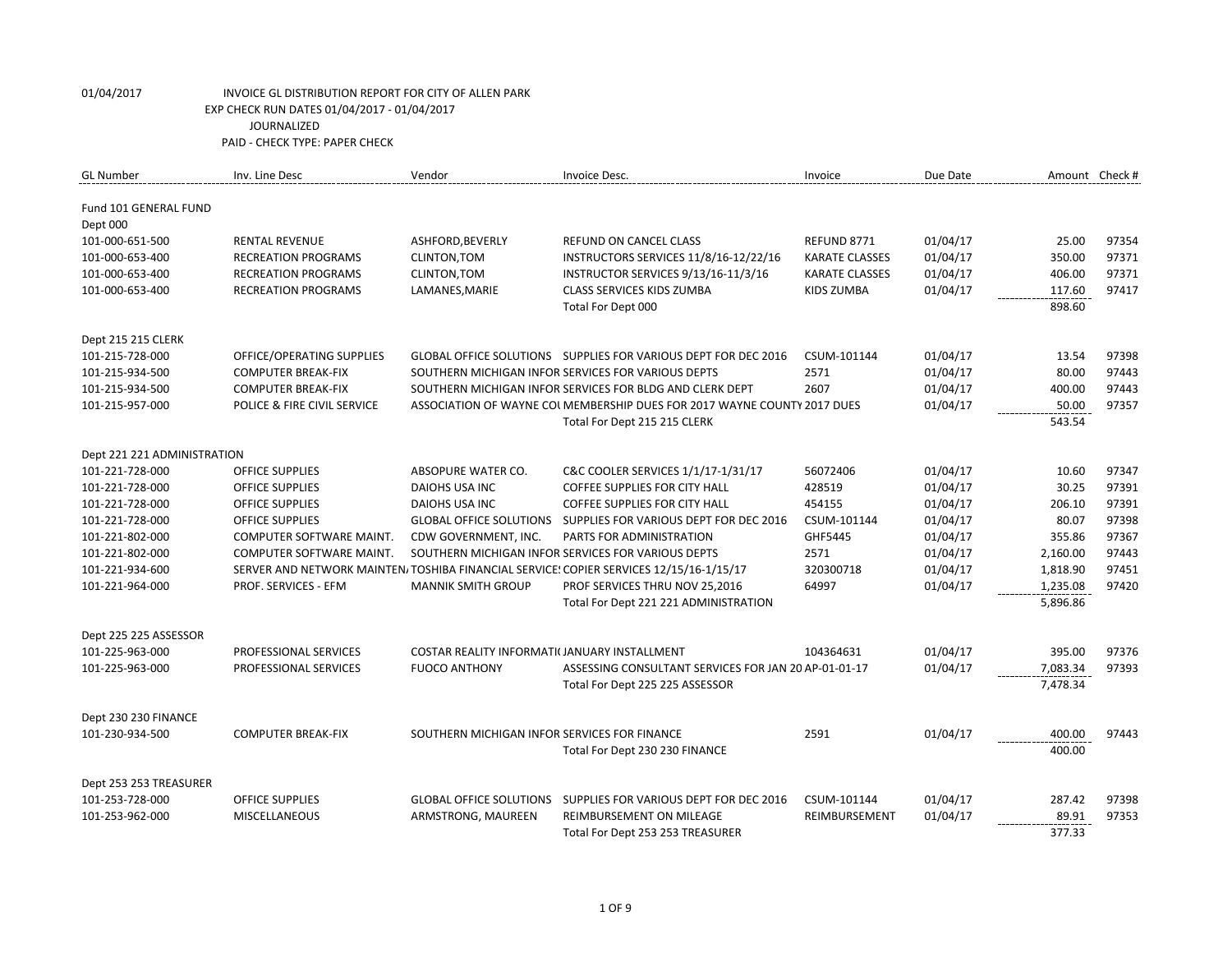| Dept 263 263 CITY HALL                    |                                 |                                                  |                                                                       |                  |          |          |       |
|-------------------------------------------|---------------------------------|--------------------------------------------------|-----------------------------------------------------------------------|------------------|----------|----------|-------|
| 101-263-853-000                           | <b>TELEPHONE</b>                | AT & T LONG DISTANCE                             | SERVICES FOR 11/2/16-12/2/16                                          | 01042017         | 01/04/17 | 2.16     | 97355 |
| 101-263-853-000                           | <b>TELEPHONE</b>                | <b>COMCAST</b>                                   | SERVICES FOR CITY HALL 12/22/16-01/21/17                              | 8529101680172906 | 01/04/17 | 264.35   | 97372 |
| 101-263-853-000                           | <b>TELEPHONE</b>                | COMCAST                                          | FIRE HOUSE SERVICES 1/6/17-2/5/17                                     | 8529101680173474 | 01/04/17 | 262.35   | 97375 |
| 101-263-931-000                           | <b>BUILDING MAINTENANCE</b>     |                                                  | TOSHIBA FINANCIAL SERVICE: PRINTER SERVICES 12/15/16-1/15/17          | 320298920        | 01/04/17 | 776.05   | 97452 |
|                                           |                                 |                                                  | Total For Dept 263 263 CITY HALL                                      |                  |          | 1,304.91 |       |
| Dept 305 305 POLICE DEPARTMENT            |                                 |                                                  |                                                                       |                  |          |          |       |
| 101-305-728-000                           | <b>OFFICE SUPPLIES</b>          | <b>GENAW, VINCE</b>                              | REIMBURSEMENT ON DETECTIVE BUREAU SUPI REIMBURSEMENT                  |                  | 01/04/17 | 28.55    | 97395 |
| 101-305-728-000                           | <b>OFFICE SUPPLIES</b>          | <b>GLOBAL OFFICE SOLUTIONS</b>                   | <b>CREDIT SUPPLIE RETURN</b>                                          | CM106264         | 01/04/17 | (26.16)  | 97398 |
| 101-305-728-000                           | OFFICE SUPPLIES                 | <b>GLOBAL OFFICE SOLUTIONS</b>                   | <b>CREDIT FOR RETURN SUPPLIES</b>                                     | CM106295         | 01/04/17 | (37.80)  | 97398 |
| 101-305-728-000                           | <b>OFFICE SUPPLIES</b>          |                                                  | GLOBAL OFFICE SOLUTIONS SUPPLIES FOR VARIOUS DEPT FOR DEC 2016        | CSUM-101144      | 01/04/17 | 200.35   | 97398 |
| 101-305-729-000                           | K-9 SUPPLIES                    | PET SUPPLIES PLUS                                | K-9 SUPPLIES POLICE DEPT                                              | 26054            | 01/04/17 | 58.79    | 97432 |
| 101-305-805-000                           | <b>VEHICLE TOWING</b>           | <b>CITY TOWING</b>                               | 48 VEHICLE TOWED 12/1-12/15/16, 15 PERSON 12/1/16-12/15/16            |                  | 01/04/17 | 5,630.00 | 97370 |
| 101-305-853-000                           | <b>TELEPHONE</b>                | <b>COMCAST</b>                                   | MONTHLY BILLING SERVICES POLICE 1/5/17-2/48529101680173581            |                  | 01/04/17 | 177.25   | 97374 |
| 101-305-853-000                           | TELEPHONE- POLICE DEPT          | <b>VERIZON WIRELESS</b>                          | POLICE SERVICES 11/11/16-12/10/16                                     | 9776857022       | 01/04/17 | 722.25   | 97458 |
| 101-305-931-000                           | <b>BUILDING MAINTENANCE</b>     | ADVANTAGE PEST CONTROL RAT SERVICES NOV 2016     |                                                                       | <b>NOV 2016</b>  | 01/04/17 | 300.00   | 97349 |
| 101-305-931-000                           | <b>BUILDING MAINTENANCE</b>     | METRO ENVIROMENTAL                               | RTU REMOVAL FROM POLICE DEPT OLD CITY H, W10077                       |                  | 01/04/17 | 1,463.00 | 97422 |
|                                           |                                 |                                                  | Total For Dept 305 305 POLICE DEPARTMENT                              |                  |          | 8,516.23 |       |
| Dept 340 340 FIRE DEPARTMENT              |                                 |                                                  |                                                                       |                  |          |          |       |
| 101-340-757-000                           | <b>OPERATING SUPPLIES</b>       | <b>SAM'S CLUB DIRECT</b>                         | SUPPLIES FOR DEC 2016                                                 | 0402619749089DEC | 01/04/17 | (50.00)  | 97438 |
| 101-340-757-500                           | <b>RESCUE SUPPLIES</b>          | J & B MEDICAL SUPPLY, INC. RESCUE SUPPLIES       |                                                                       | 3328355          | 01/04/17 | 690.81   | 97408 |
| 101-340-757-500                           | <b>RESCUE SUPPLIES</b>          |                                                  | J & B MEDICAL SUPPLY, INC. RESCUE SUPPLIES FOR FIRE DEPT              | 3338588          | 01/04/17 | 162.72   | 97408 |
| 101-340-757-500                           | <b>RESCUE SUPPLIES</b>          | PHYSIO CONTROL, INC                              | RESCUE SUPPLIES FOR FIRE DEPT                                         | 116170948        | 01/04/17 | 233.65   | 97433 |
| 101-340-853-000                           | <b>TELEPHONE-FIRE</b>           | <b>VERIZON WIRELESS</b>                          | PHONE SERVICES FIRE DEPT 11/11/16-12/10/109776782512                  |                  | 01/04/17 | 112.06   | 97457 |
| 101-340-920-000                           | <b>UTILITIES</b>                | <b>WEST SHORE SERVICES</b>                       | <b>SUPPLIES FOR FIRE DEPT</b>                                         | 12710            | 01/04/17 | 283.54   | 97461 |
| 101-340-931-000                           | <b>BUILDING MAINTENANCE</b>     | GEE & MISSLER HEATING & A BUILDING MNT FIRE DEPT |                                                                       | 44384            | 01/04/17 | 550.00   | 97394 |
| 101-340-934-000                           | <b>EQUIPMENT MAINTENANCE</b>    | <b>FRONTLINE MEDICAL INC</b>                     | <b>EQUIPMENT MNT FIRE DEPT</b>                                        | 3799             | 01/04/17 | 594.95   | 97392 |
| 101-340-939-000                           | <b>VEHICLE MAINTENANCE</b>      | <b>HALT FIRE</b>                                 | <b>VEHICLE MNT FIRE DEPT</b>                                          | S0072445         | 01/04/17 | 224.50   | 97403 |
| 101-340-939-000                           | <b>VEHICLE MAINTENANCE</b>      | <b>HALT FIRE</b>                                 | VEHICLE MNT FIRE DEPT                                                 | S0072394         | 01/04/17 | 250.61   | 97403 |
| 101-340-939-000                           | <b>VEHICLE MAINTENANCE</b>      | <b>HALT FIRE</b>                                 | <b>VEHICLE MNT FIRE DEPT</b>                                          | SO072469         | 01/04/17 | 682.80   | 97403 |
| 101-340-939-000                           | <b>VEHICLE MAINTENANCE</b>      | KODIAK EMERGENCY VEHICLE VEHICLE MNT FIRE DEPT   |                                                                       | 20160513         | 01/04/17 | 71.70    | 97416 |
| 101-340-958-000                           | <b>MEMBERSHIP &amp; DUES</b>    | CANN, ED                                         | REIMBURSEMENT FOR PARAMEDIC LICENSE                                   | REIMBURSEMENT    | 01/04/17 | 25.00    | 97365 |
| 101-340-958-000                           | <b>MEMBERSHIP &amp; DUES</b>    |                                                  | MICHIGAN ASSOC. OF FIRE CI MEMBERSHIP RENEWALS D LAFOND AND E CAI 462 |                  | 01/04/17 | 170.00   | 97424 |
| 101-340-960-000                           | <b>EDUCATION &amp; TRAINING</b> | O'RILEY, JEFF                                    | <b>EXPENSES RELATED TO TRAINING</b>                                   | REIMBURSEMENT    | 01/04/17 | 251.04   | 97430 |
| 101-340-961-000                           | <b>FIRE PREVENTION</b>          | <b>KNOX COMPANY</b>                              | <b>FIRE PREVENTION</b>                                                | INV00880615      | 01/04/17 | 230.00   | 97415 |
| 101-340-985-000                           | CAPITAL OUTLAY                  | APOLLO FIRE EQUIPMENT                            | <b>SUPPLIES FOR FIRE DEPT</b>                                         | 393848           | 01/04/17 | 90.47    | 97351 |
|                                           |                                 |                                                  | Total For Dept 340 340 FIRE DEPARTMENT                                |                  |          | 4,573.85 |       |
| Dept 445 445 DEPARTMENT OF PUBLIC SERVICE |                                 |                                                  |                                                                       |                  |          |          |       |
| 101-445-751-000                           | <b>GASOLINE</b>                 | H. DOMINE ENTERPRISES, INC SUPPLIES FOR DPS      |                                                                       | 111914           | 01/04/17 | 240.75   | 97404 |
| 101-445-768-000                           | <b>UNIFORMS</b>                 | MEEKINS, JOE                                     | REIMBURSEMENT FOR DPS SUPPLIES                                        | REIMBURSEMENT    | 01/04/17 | 26.71    | 97421 |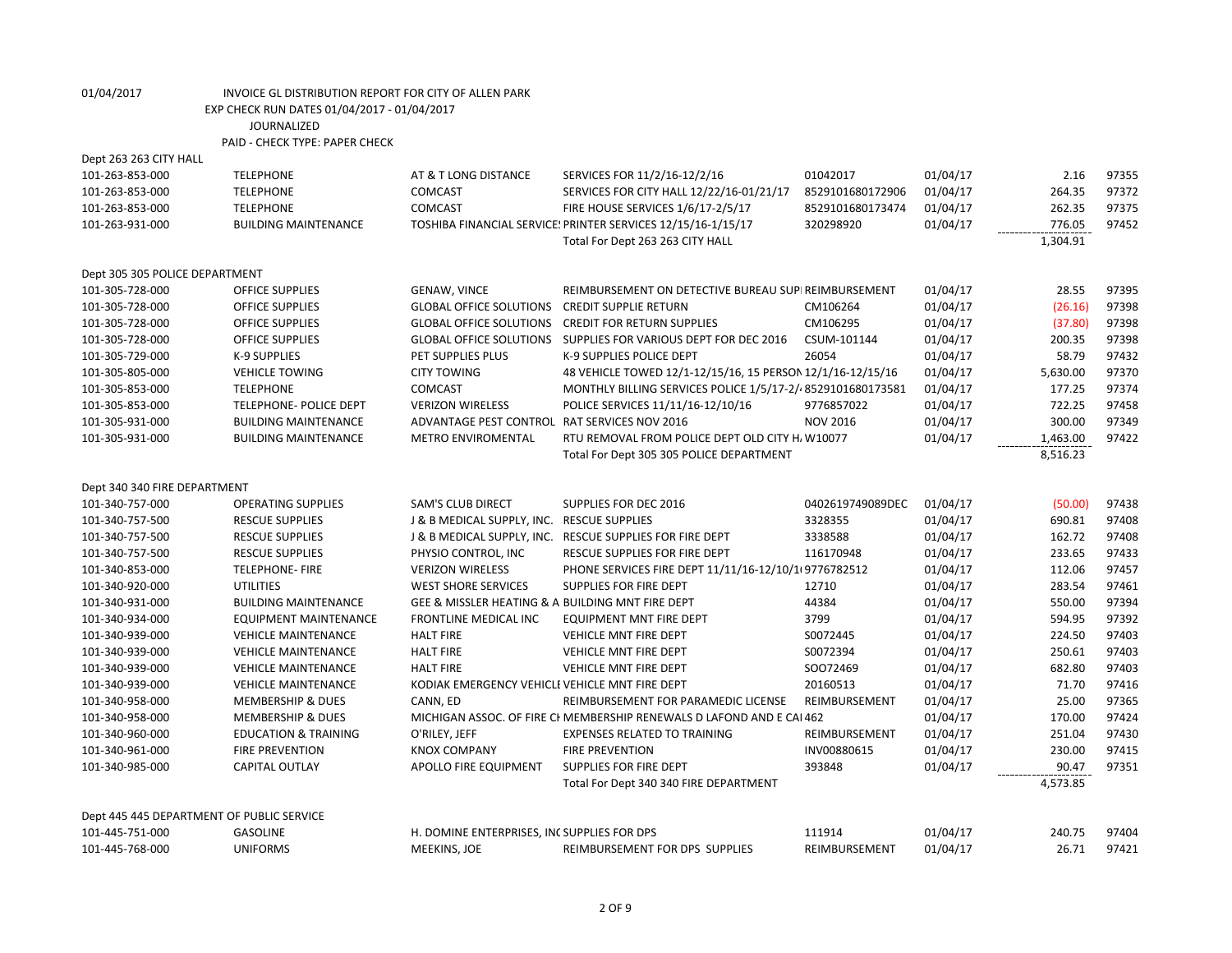| 01/04/2017                    | INVOICE GL DISTRIBUTION REPORT FOR CITY OF ALLEN PARK |                                                                           |                                                                                  |                  |                      |                |                |
|-------------------------------|-------------------------------------------------------|---------------------------------------------------------------------------|----------------------------------------------------------------------------------|------------------|----------------------|----------------|----------------|
|                               | EXP CHECK RUN DATES 01/04/2017 - 01/04/2017           |                                                                           |                                                                                  |                  |                      |                |                |
|                               | <b>JOURNALIZED</b>                                    |                                                                           |                                                                                  |                  |                      |                |                |
|                               | PAID - CHECK TYPE: PAPER CHECK                        |                                                                           |                                                                                  |                  |                      |                |                |
| 101-445-926-000               | STREET LIGHTING- 15702 GARFIELI DTE ENERGY            |                                                                           | SERVICES FOR 11/10/16-12/8/16                                                    | 01042017         | 01/04/17             | 1,288.75       | 97387          |
| 101-445-931-000               | <b>BUILDING MAINTENANCE</b>                           | <b>GREAT LAKES ACE HARDWAR SUPPLIES FOR DPS</b>                           |                                                                                  | 1624/416         | 01/04/17             | 66.98          | 97348          |
| 101-445-931-000               | <b>BUILDING MAINTENANCE</b>                           | ALLPOINT CONSTRUCTION                                                     | SERVICES TO INSTALL SHUTTER DOORS                                                | 272              | 01/04/17             | 1,200.00       | 97350          |
| 101-445-931-000               | <b>BUILDING MAINTENANCE</b>                           | LOWER HURON SUPPLY CO. PARTS                                              |                                                                                  | 400941-1         | 01/04/17             | 119.16         | 97419          |
| 101-445-931-000               | <b>BUILDING MAINTENANCE</b>                           | S & W PLUMBING                                                            | <b>SUPPLIES FOR DPS</b>                                                          | 14728            | 01/04/17             | 178.40         | 97437          |
| 101-445-931-000               | <b>BUILDING MAINTENANCE</b>                           | SAM'S CLUB DIRECT                                                         | SUPPLIES FOR DEC 2016                                                            | 0402619749089DEC | 01/04/17             | 92.08          | 97438          |
| 101-445-939-000               | <b>VEHICLE MAINTENANCE</b>                            | BELL EQUIPMENT CO.                                                        | <b>PARTS</b>                                                                     | 0124895          | 01/04/17             | 3,150.00       | 97359          |
| 101-445-939-000               | <b>VEHICLE MAINTENANCE</b>                            | <b>CANNON EQUIPMENT</b>                                                   | VEHICLE INSPECTIONS ON 2010 FORD                                                 | M13061           | 01/04/17             | 700.00         | 97366          |
| 101-445-939-000               | <b>VEHICLE MAINTENANCE</b>                            | CERTIFIED ALIGNMENT & SUS PARTS                                           |                                                                                  | W50408           | 01/04/17             | 1,446.82       | 97369          |
| 101-445-939-000               | <b>VEHICLE MAINTENANCE</b>                            | <b>EXOTIC AUTOMATION &amp; SUPIPARTS</b>                                  |                                                                                  | 1562707          | 01/04/17             | 164.76         | 97390          |
| 101-445-939-000               | <b>VEHICLE MAINTENANCE</b>                            | <b>EXOTIC AUTOMATION &amp; SUPIPARTS</b>                                  |                                                                                  | 1563250          | 01/04/17             | 38.34          | 97390          |
| 101-445-939-000               | <b>VEHICLE MAINTENANCE</b>                            | <b>EXOTIC AUTOMATION &amp; SUPIPARTS</b>                                  |                                                                                  | 1561749          | 01/04/17             | 443.36         | 97390          |
| 101-445-939-000               | <b>VEHICLE MAINTENANCE</b>                            | <b>GLENDALE AUTO VALUE</b>                                                | <b>PARTS</b>                                                                     | 359-116320       | 01/04/17             | 3.09           | 97396          |
| 101-445-939-000               | <b>VEHICLE MAINTENANCE</b>                            |                                                                           | GLOBAL TELEMATIC SOLUTIO FLEET TRACKING DEVICES FOR 12/27/16-1/26/ 25901         |                  | 01/04/17             | 350.00         | 97399          |
| 101-445-939-000               | <b>VEHICLE MAINTENANCE</b>                            | <b>SCHULTZ EQUIPMENT LLC</b>                                              | <b>SUPPLIES FOR DPW</b>                                                          | 0102678-IN       | 01/04/17             | 3,437.00       | 97439          |
| 101-445-939-000               | <b>VEHICLE MAINTENANCE</b>                            | <b>TAYLOR CHEVROLET</b>                                                   | <b>PARTS</b>                                                                     | 255023CVR        | 01/04/17             | 94.18          | 97447          |
| 101-445-939-000               | <b>VEHICLE MAINTENANCE</b>                            |                                                                           | TREDROC TIRE ALLEN PARK 7: SERVICES FOR REPAIRS AND PARTS                        | 35218            | 01/04/17             | 551.84         | 97453          |
| 101-445-939-000               | <b>VEHICLE MAINTENANCE</b>                            | <b>VILLAGE FORD</b>                                                       | <b>PARTS</b>                                                                     | 217473           | 01/04/17             | 275.96         | 97460          |
| 101-445-939-000               | <b>VEHICLE MAINTENANCE</b>                            | <b>VILLAGE FORD</b>                                                       | <b>PARTS</b>                                                                     | 218349           | 01/04/17             | 235.64         | 97460          |
| 101-445-958-000               |                                                       |                                                                           | MEMBERSHIP & DUES-JOHN MEN AMERICAN PUBLIC WORK AS! 2017 MEMBERSHIP REGISTRATION | 2017 MEMBERSHIP  | 01/04/17             | 40.00          | 97352          |
|                               |                                                       |                                                                           | Total For Dept 445 445 DEPARTMENT OF PUBLIC SERVICE                              |                  |                      | 14,143.82      |                |
|                               |                                                       |                                                                           |                                                                                  |                  |                      |                |                |
| Dept 707 707 PARKS & REC      |                                                       |                                                                           |                                                                                  |                  |                      |                |                |
| 101-707-728-000               | <b>OFFICE SUPPLIES</b>                                |                                                                           | GLOBAL OFFICE SOLUTIONS SUPPLIES FOR VARIOUS DEPT FOR DEC 2016                   | CSUM-101144      | 01/04/17             | 9.78           | 97398          |
| 101-707-760-000               | <b>SENIOR ACTIVITIES</b>                              | GORDON FOOD SERV.                                                         | <b>SUPPLIES</b>                                                                  | 917047434        | 01/04/17             | 84.53          | 97400          |
| 101-707-783-000               | <b>PARK SUPPLIES</b>                                  | <b>GREAT LAKES ACE HARDWAR SUPPLIES</b>                                   |                                                                                  | 1630/416         | 01/04/17             | 15.93          | 97348          |
| 101-707-920-000               | <b>UTILITIES</b>                                      | <b>WOW</b>                                                                | SERVICES FOR DDA OFFICE 12/2/16-1/11/17                                          | 014467854        | 01/04/17             | 177.65         | 97463          |
| 101-707-935-000               |                                                       | COMPUTER SOFTWARE MAINTEN/ SOUTHERN MICHIGAN INFOR SERVICES PARKS AND REC |                                                                                  | 2572             | 01/04/17             | 800.00         | 97443          |
| 101-707-985-000               | <b>CAPITAL OUTLAY</b>                                 |                                                                           | GREAT LAKES RECREATION C(FACIA PARTS FOR PARKS AND REC                           | 606              | 01/04/17             | 400.00         | 97402          |
|                               |                                                       |                                                                           | Total For Dept 707 707 PARKS & REC                                               |                  |                      | 1,487.89       |                |
|                               |                                                       |                                                                           |                                                                                  |                  |                      |                |                |
| Dept 751 751 COMMUNITY CENTER |                                                       |                                                                           |                                                                                  |                  |                      | 60.98          |                |
| 101-751-757-000               | <b>OPERATING SUPPLIES</b>                             | GORDON FOOD SERV.                                                         | <b>SUPPLIES</b>                                                                  | 846130045        | 01/04/17             |                | 97400          |
| 101-751-757-000               | <b>OPERATING SUPPLIES</b>                             | GORDON FOOD SERV.                                                         | <b>SUPPLIES</b><br><b>SUPPLIES</b>                                               | 917047630        | 01/04/17<br>01/04/17 | 37.98<br>23.98 | 97400<br>97400 |
| 101-751-757-000               | <b>OPERATING SUPPLIES</b>                             | GORDON FOOD SERV.                                                         |                                                                                  | 917047434        |                      | 284.97         |                |
| 101-751-757-000               | <b>OPERATING SUPPLIES</b>                             | GORDON FOOD SERV.                                                         | SUPPLIES FOR PARKS AND REC                                                       | 175016004        | 01/04/17             | 53.74          | 97400          |
| 101-751-757-000               | <b>OPERATING SUPPLIES</b>                             | PROPANE SERVICES                                                          | MOTOR FUEL FOR CIVIC ARENA                                                       | U0095787         | 01/04/17             |                | 97434          |
| 101-751-757-000               | OPERATING SUPPLIES                                    | <b>SAM'S CLUB DIRECT</b>                                                  | SUPPLIES FOR DEC 2016                                                            | 0402619749089DEC | 01/04/17             | 160.72         | 97438          |
| 101-751-920-000               | UTILITIES COMM CENTER                                 | <b>DTE ENERGY</b>                                                         | SERVICES FOR 11/10/16-12/8/16                                                    | 01042017         | 01/04/17             | 9,601.14       | 97387          |
| 101-751-931-000               | <b>BUILDING MAINTENANCE</b>                           | GREAT LAKES ACE HARDWAR PARTS FOR REC CENTER                              |                                                                                  | 1636/416         | 01/04/17             | 7.68           | 97348          |
| 101-751-931-000               | <b>BUILDING MAINTENANCE</b>                           |                                                                           | <b>GREAT LAKES ACE HARDWAR PARTS FOR LOCKER ROOMS</b>                            | 1628/416         | 01/04/17             | 34.36          | 97348          |
| 101-751-931-000               | <b>BUILDING MAINTENANCE</b>                           | GREAT LAKES ACE HARDWAR SUPPLIES FOR BLDG MNT                             |                                                                                  | 1638/416         | 01/04/17             | 2.99           | 97348          |
| 101-751-931-000               | <b>BUILDING MAINTENANCE</b>                           | <b>GREAT LAKES ACE HARDWAR PARTS</b>                                      |                                                                                  | D40235/416       | 01/04/17             | 19.63          | 97348          |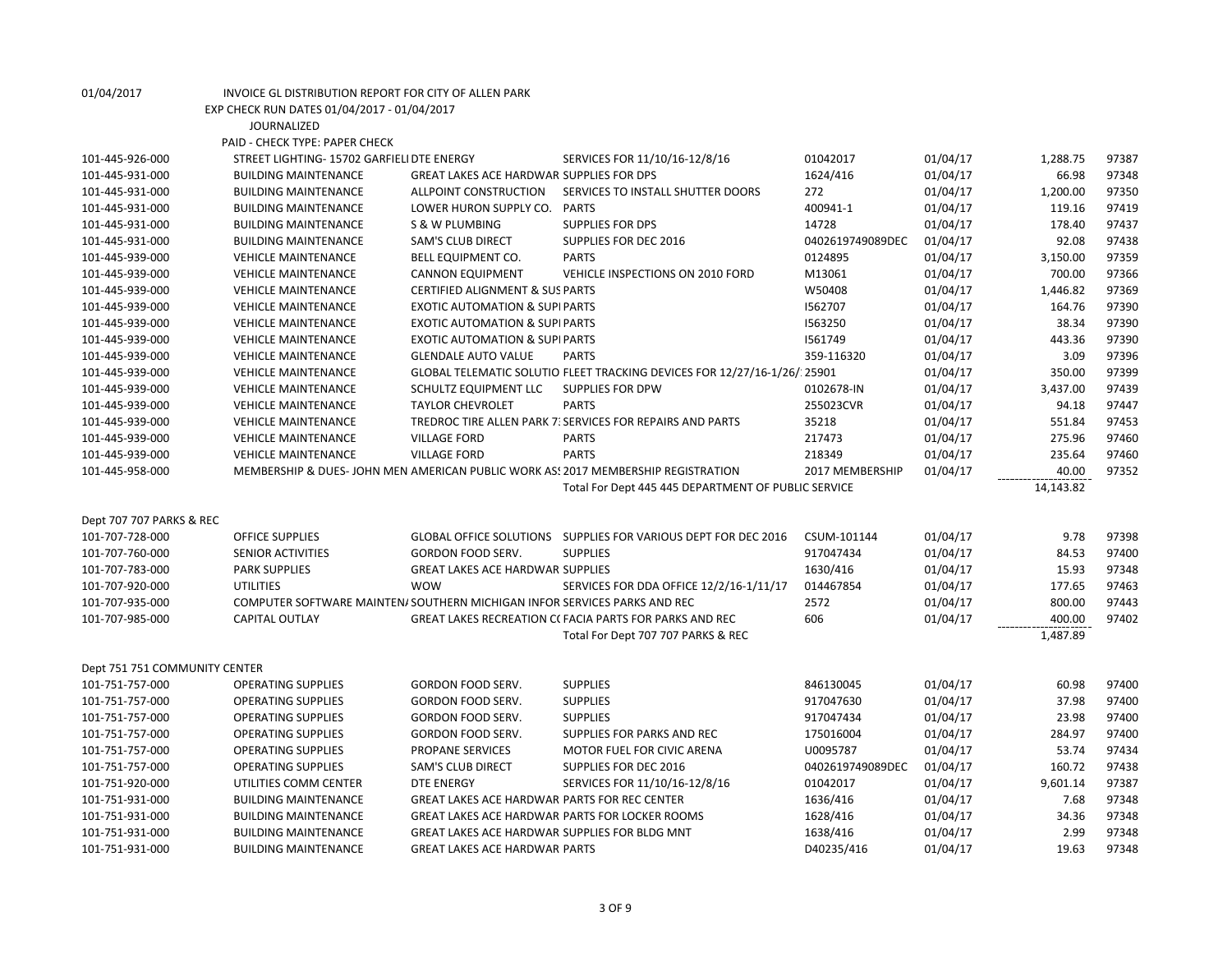| 01/04/2017                       | INVOICE GL DISTRIBUTION REPORT FOR CITY OF ALLEN PARK |                                                 |                                                                     |              |          |           |       |
|----------------------------------|-------------------------------------------------------|-------------------------------------------------|---------------------------------------------------------------------|--------------|----------|-----------|-------|
|                                  | EXP CHECK RUN DATES 01/04/2017 - 01/04/2017           |                                                 |                                                                     |              |          |           |       |
|                                  | <b>JOURNALIZED</b>                                    |                                                 |                                                                     |              |          |           |       |
|                                  | PAID - CHECK TYPE: PAPER CHECK                        |                                                 |                                                                     |              |          |           |       |
| 101-751-931-000                  | <b>BUILDING MAINTENANCE</b>                           | <b>GREAT LAKES ACE HARDWAR SUPPLIES</b>         |                                                                     | 1635/416     | 01/04/17 | 14.34     | 97348 |
| 101-751-931-000                  | <b>BUILDING MAINTENANCE</b>                           |                                                 | NETWORK SERVICES COMPAI SUPPLIES FOR PARKS AND REC                  | 6421429-00   | 01/04/17 | 601.04    | 97429 |
| 101-751-931-000                  | <b>BUILDING MAINTENANCE</b>                           | NETWORK SERVICES COMPAI PARTS FOR PARKS AND REC |                                                                     | 6423244-00   | 01/04/17 | 85.05     | 97429 |
| 101-751-931-000                  | <b>BUILDING MAINTENANCE</b>                           | <b>ORKIN</b>                                    | JAN 2017 MONTHLY SERVICES                                           | 152248451    | 01/04/17 | 70.00     | 97431 |
| 101-751-931-000                  | <b>BUILDING MAINTENANCE</b>                           | THERMO SOURCE                                   | PARKING LOT AND FLAG FIXTURES                                       | T12717618P   | 01/04/17 | 4,796.00  | 97450 |
| 101-751-931-000                  | <b>BUILDING MAINTENANCE</b>                           | THERMO SOURCE                                   | PARTS AND INSTALLATION                                              | T127176180   | 01/04/17 | 2,328.00  | 97450 |
| 101-751-934-000                  | <b>EQUIPMENT MAINTENANCE</b>                          | CAMFIL                                          | FILTERS FOR COMM CENTER                                             | 2016015498   | 01/04/17 | 84.00     | 97364 |
| 101-751-934-000                  | <b>EQUIPMENT MAINTENANCE</b>                          | DSM SAW & KNIFE LLC                             | PARTS FOR ICE ARENA                                                 | 3951         | 01/04/17 | 24.00     | 97380 |
|                                  |                                                       |                                                 |                                                                     | 1441801      |          |           | 97441 |
| 101-751-934-000                  | <b>EQUIPMENT MAINTENANCE</b>                          |                                                 | SERV-ICE REFRIGERATION, IN SERVICES ON REPAIR AND PARTS             |              | 01/04/17 | 2,614.45  |       |
|                                  |                                                       |                                                 | Total For Dept 751 751 COMMUNITY CENTER                             |              |          | 20,905.05 |       |
|                                  |                                                       |                                                 | Total For Fund 101 GENERAL FUND                                     |              |          | 66,526.42 |       |
|                                  |                                                       |                                                 |                                                                     |              |          |           |       |
| Fund 202 MAJOR STREET FUND       |                                                       |                                                 |                                                                     |              |          |           |       |
| Dept 479 PRESERVATION - STREETS  |                                                       |                                                 |                                                                     |              |          |           |       |
| 202-479-820-000                  | ENGINEERING                                           | C.E. RAINES COMPANY                             | JOB AP-19 SERVICES FOR 2016 STREET SECTIOI 13952                    |              | 01/04/17 | 6,052.29  | 97368 |
|                                  |                                                       |                                                 | Total For Dept 479 PRESERVATION - STREETS                           |              |          | 6,052.29  |       |
|                                  |                                                       |                                                 |                                                                     |              |          |           |       |
|                                  |                                                       |                                                 | Total For Fund 202 MAJOR STREET FUND                                |              |          | 6,052.29  |       |
| Fund 249 BUILDING FUND           |                                                       |                                                 |                                                                     |              |          |           |       |
| Dept 371 371 BUILDING DEPARTMENT |                                                       |                                                 |                                                                     |              |          |           |       |
| 249-371-853-000                  | TELEPHONE-TABLET                                      | <b>VERIZON WIRELESS</b>                         |                                                                     |              | 01/04/17 | 50.00     | 97457 |
|                                  |                                                       |                                                 | PHONE SERVICES FIRE DEPT 11/11/16-12/10/1 9776782512                | 2607         |          |           |       |
| 249-371-934-000                  | <b>EQUIPMENT MAINTENANCE</b>                          |                                                 | SOUTHERN MICHIGAN INFOR SERVICES FOR BLDG AND CLERK DEPT            |              | 01/04/17 | 960.00    | 97443 |
| 249-371-946-000                  | <b>EQUIPMENT LEASE-BLDG DEPT</b>                      |                                                 | TOSHIBA FINANCIAL SERVICE: COPIER SERVICES 12/15/16-1/15/17         | 320300718    | 01/04/17 | 266.34    | 97451 |
| 249-371-958-000                  | <b>MEMBERSHIP &amp; DUES</b>                          |                                                 | INTERNATIONAL CODE COUN MEMBERSHIP DUES D BOOMER                    | 3114037      | 01/04/17 | 135.00    | 97407 |
| 249-371-959-000                  | PLANNING & ZONING                                     |                                                 | GLOBAL OFFICE SOLUTIONS  SUPPLIES FOR VARIOUS DEPT FOR DEC 2016     | CSUM-101144  | 01/04/17 | 26.88     | 97398 |
| 249-371-985-000                  | CAPITAL OUTLAY                                        | <b>VERIZON WIRELESS</b>                         | SERVICES AND EQUIPMENT BLDG DEPT 12/11/ 9776826759                  |              | 01/04/17 | 4,617.75  | 97455 |
|                                  |                                                       |                                                 | Total For Dept 371 371 BUILDING DEPARTMENT                          |              |          | 6,055.97  |       |
|                                  |                                                       |                                                 | Total For Fund 249 BUILDING FUND                                    |              |          | 6,055.97  |       |
| Fund 250 DDA OPERATING           |                                                       |                                                 |                                                                     |              |          |           |       |
| Dept 000                         |                                                       |                                                 |                                                                     |              |          |           |       |
| 250-000-826-000                  | <b>LEGAL SERVICES</b>                                 | MILLER & MILLER, P.C.                           | NOV 2016 RETAINER FEE                                               | A-12052016   | 01/04/17 | 1,250.00  | 97426 |
| 250-000-920-000                  | <b>UTILITIES</b>                                      | <b>DTE ENERGY</b>                               | SERVICES FOR PARKING LOTS ECORSE RD 11/8/193884900047               |              | 01/04/17 | 24.99     | 97381 |
| 250-000-920-000                  | <b>UTILITIES</b>                                      | <b>DTE ENERGY</b>                               | SERVICES FOR PARKING LOT LIGHTS ALLEN RD : 193884900054             |              | 01/04/17 | 463.86    | 97382 |
| 250-000-920-000                  | <b>UTILITIES</b>                                      | <b>DTE ENERGY</b>                               | SERVICES FOR PARKING LOT LIGHTS ALLEN RD : 194093500016             |              | 01/04/17 | 159.11    | 97383 |
| 250-000-920-000                  | <b>UTILITIES</b>                                      | <b>DTE ENERGY</b>                               | SERVICES PARKING LOT BEATRICE 11/1/16-12/: 161895800019             |              | 01/04/17 | 315.25    | 97384 |
| 250-000-920-000                  | <b>UTILITIES</b>                                      | <b>DTE ENERGY</b>                               | SERVICES DDA OFFICE 11/1/16-12/1/16                                 | 194036500057 | 01/04/17 | 77.94     | 97385 |
| 250-000-920-000                  | <b>UTILITIES</b>                                      | <b>DTE ENERGY</b>                               | SERVICES DDA OFFICE 11/1/16-12/1/16                                 | 457346800081 | 01/04/17 | 99.78     | 97388 |
| 250-000-931-000                  | <b>BUILDING MAINTENANCE</b>                           |                                                 | JOHN'S LANDSCAPING & SNO DDA SNOW REMOVAL SERVICES 2016-2017-1S 793 |              | 01/04/17 | 4,175.00  | 97410 |
| 250-000-931-000                  | <b>BUILDING MAINTENANCE</b>                           | WISNIEWSKI, ANTONIA                             | DDA OFFICE CLEANING FOR DEC 2016                                    | 463765       | 01/04/17 | 60.00     | 97462 |
|                                  |                                                       |                                                 |                                                                     |              |          |           |       |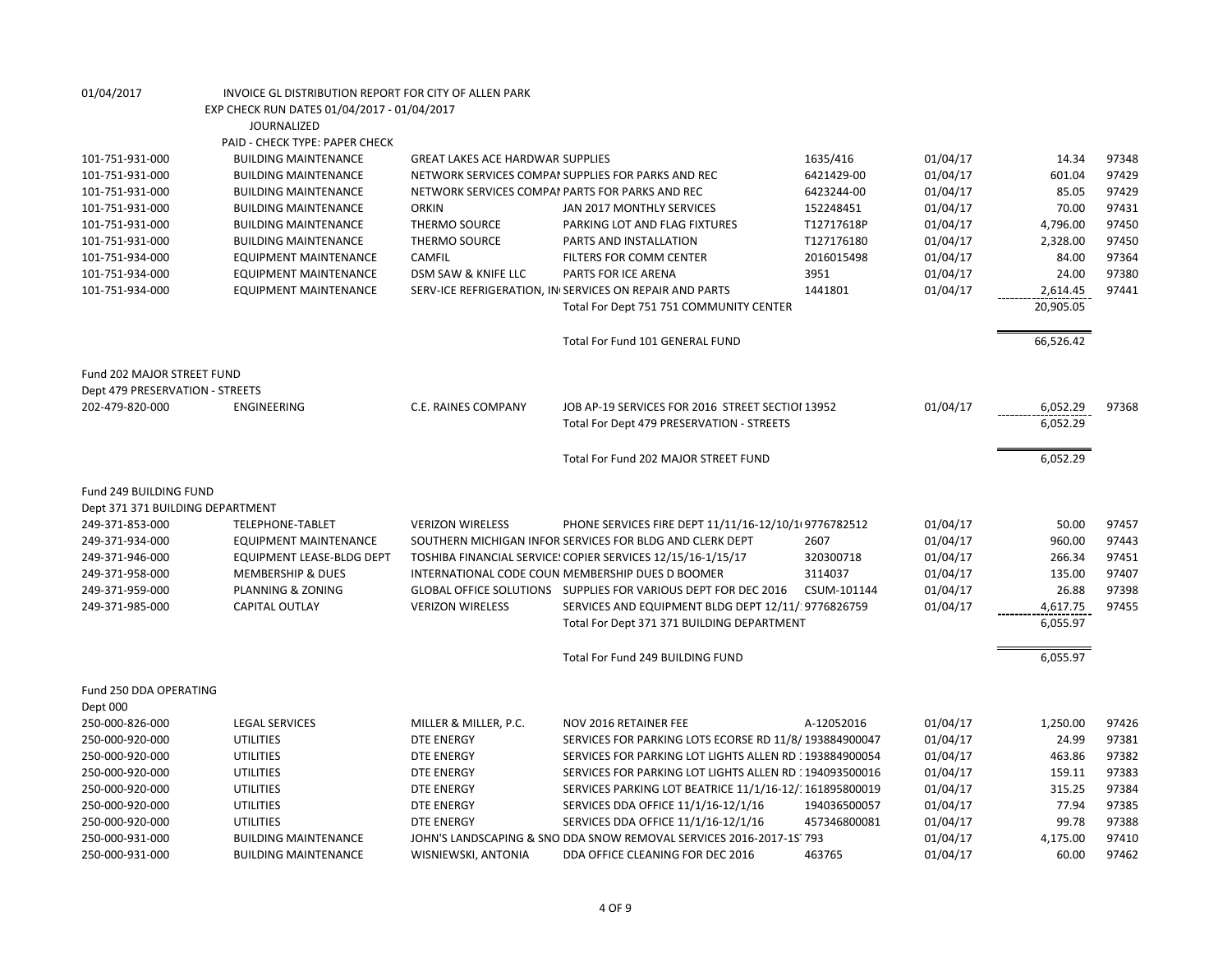| EXP CHECK RUN DATES 01/04/2017 - 01/04/2017<br><b>JOURNALIZED</b><br>PAID - CHECK TYPE: PAPER CHECK<br><b>RENT</b><br>184<br>97412<br>250-000-942-000<br>JONICK PROPERTIES, LLC<br>DDA OFFICE RENT WINTER TAXES<br>01/04/17<br>883.15<br>250-000-962-000<br>MISCELLANEOUS<br>DOWNRIVER PEST CONTROL NOV 2016 QUANT ALLEY MNT<br><b>NOV 2016</b><br>01/04/17<br>130.00<br>97379<br>250-000-962-000<br>MISCELLANEOUS<br>KECSKES, SILVER & GADD PC PROF LEGAL SERVICES FOR NOV 2016<br>19388<br>01/04/17<br>332.50<br>97413<br>01/04/17<br>2,420.50<br>97361<br>250-000-975-000<br><b>DESIGN COMMITTEE</b><br><b>BIRK, BRENT DAVID</b><br>REIMBURSEMENT FOR SALON REFRESH'D<br><b>FACADE GRANT</b><br>01/04/17<br>97409<br>250-000-975-000<br><b>DESIGN COMMITTEE</b><br>JMJ MART DBA DAIRY MART REIMBURSEMENT REVIEW FOR DAIRY MART<br><b>FASCADE GRANT</b><br>5,000.00<br>15,392.08<br>Total For Dept 000<br>15,392.08<br>Total For Fund 250 DDA OPERATING<br>Fund 265 DRUG FORFEITURE - FEDERAL<br>Dept 000<br>265-000-939-000<br><b>VEHICLE MAINTENANCE</b><br>PARTS FOR 2014 FORD POLICE INTERCEPTOR<br>359-116716<br>01/04/17<br>306.92<br>97396<br><b>GLENDALE AUTO VALUE</b><br>01/04/17<br>265-000-939-000<br><b>VEHICLE MAINTENANCE</b><br><b>GLENDALE AUTO VALUE</b><br><b>CREDIT ON PARTS RETURNED</b><br>CM359-116319<br>(23.37)<br>97396<br>359-116033<br>28.74<br>97396<br>265-000-939-000<br><b>VEHICLE MAINTENANCE</b><br><b>GLENDALE AUTO VALUE</b><br><b>PARTS</b><br>01/04/17<br><b>PARTS</b><br>01/04/17<br>63.18<br>265-000-939-000<br><b>VEHICLE MAINTENANCE</b><br><b>KIMBALL MIDWEST</b><br>5314613<br>97414<br><b>PARTS</b><br>92.86<br>265-000-939-000<br><b>VEHICLE MAINTENANCE</b><br><b>VILLAGE FORD</b><br>218729<br>01/04/17<br>97460<br>Total For Dept 000<br>468.33<br>Total For Fund 265 DRUG FORFEITURE - FEDERAL<br>468.33<br>Fund 266 DRUG FORFEITURE - STATE<br>Dept 000<br>01/04/17<br>97435<br>266-000-657-000<br>FORFEITED MONIES-STATE&LOCAI PSYBUS PSYCHOLOGICAL CON EVALUATION FOR NEW HIRE B TUCKER<br>16277<br>585.00<br>266-000-657-000<br>FORFEITED MONIES-STATE&LOCAL TAYLOR, CITY OF<br>INV0008254<br>01/04/17<br>600.00<br>97448<br>GUN RANGE RENTAL 9/6/16-9/8/16<br>COMPUTER EQUIP/SOFTWARE<br><b>TASER INTERNATIONAL</b><br>SUPPLIES FOR POLICE DEPT<br>01/04/17<br>2,296.51<br>97446<br>266-000-982-000<br>SI1463685<br>3,481.51<br>Total For Dept 000<br>Total For Fund 266 DRUG FORFEITURE - STATE<br>3,481.51<br>Fund 271 LIBRARY<br>Dept 000 |
|-------------------------------------------------------------------------------------------------------------------------------------------------------------------------------------------------------------------------------------------------------------------------------------------------------------------------------------------------------------------------------------------------------------------------------------------------------------------------------------------------------------------------------------------------------------------------------------------------------------------------------------------------------------------------------------------------------------------------------------------------------------------------------------------------------------------------------------------------------------------------------------------------------------------------------------------------------------------------------------------------------------------------------------------------------------------------------------------------------------------------------------------------------------------------------------------------------------------------------------------------------------------------------------------------------------------------------------------------------------------------------------------------------------------------------------------------------------------------------------------------------------------------------------------------------------------------------------------------------------------------------------------------------------------------------------------------------------------------------------------------------------------------------------------------------------------------------------------------------------------------------------------------------------------------------------------------------------------------------------------------------------------------------------------------------------------------------------------------------------------------------------------------------------------------------------------------------------------------------------------------------------------------------------------------------------------------------------------------------------------------------------------------------------------------------------------------------------------------------------------------------|
|                                                                                                                                                                                                                                                                                                                                                                                                                                                                                                                                                                                                                                                                                                                                                                                                                                                                                                                                                                                                                                                                                                                                                                                                                                                                                                                                                                                                                                                                                                                                                                                                                                                                                                                                                                                                                                                                                                                                                                                                                                                                                                                                                                                                                                                                                                                                                                                                                                                                                                       |
|                                                                                                                                                                                                                                                                                                                                                                                                                                                                                                                                                                                                                                                                                                                                                                                                                                                                                                                                                                                                                                                                                                                                                                                                                                                                                                                                                                                                                                                                                                                                                                                                                                                                                                                                                                                                                                                                                                                                                                                                                                                                                                                                                                                                                                                                                                                                                                                                                                                                                                       |
|                                                                                                                                                                                                                                                                                                                                                                                                                                                                                                                                                                                                                                                                                                                                                                                                                                                                                                                                                                                                                                                                                                                                                                                                                                                                                                                                                                                                                                                                                                                                                                                                                                                                                                                                                                                                                                                                                                                                                                                                                                                                                                                                                                                                                                                                                                                                                                                                                                                                                                       |
|                                                                                                                                                                                                                                                                                                                                                                                                                                                                                                                                                                                                                                                                                                                                                                                                                                                                                                                                                                                                                                                                                                                                                                                                                                                                                                                                                                                                                                                                                                                                                                                                                                                                                                                                                                                                                                                                                                                                                                                                                                                                                                                                                                                                                                                                                                                                                                                                                                                                                                       |
|                                                                                                                                                                                                                                                                                                                                                                                                                                                                                                                                                                                                                                                                                                                                                                                                                                                                                                                                                                                                                                                                                                                                                                                                                                                                                                                                                                                                                                                                                                                                                                                                                                                                                                                                                                                                                                                                                                                                                                                                                                                                                                                                                                                                                                                                                                                                                                                                                                                                                                       |
|                                                                                                                                                                                                                                                                                                                                                                                                                                                                                                                                                                                                                                                                                                                                                                                                                                                                                                                                                                                                                                                                                                                                                                                                                                                                                                                                                                                                                                                                                                                                                                                                                                                                                                                                                                                                                                                                                                                                                                                                                                                                                                                                                                                                                                                                                                                                                                                                                                                                                                       |
|                                                                                                                                                                                                                                                                                                                                                                                                                                                                                                                                                                                                                                                                                                                                                                                                                                                                                                                                                                                                                                                                                                                                                                                                                                                                                                                                                                                                                                                                                                                                                                                                                                                                                                                                                                                                                                                                                                                                                                                                                                                                                                                                                                                                                                                                                                                                                                                                                                                                                                       |
|                                                                                                                                                                                                                                                                                                                                                                                                                                                                                                                                                                                                                                                                                                                                                                                                                                                                                                                                                                                                                                                                                                                                                                                                                                                                                                                                                                                                                                                                                                                                                                                                                                                                                                                                                                                                                                                                                                                                                                                                                                                                                                                                                                                                                                                                                                                                                                                                                                                                                                       |
|                                                                                                                                                                                                                                                                                                                                                                                                                                                                                                                                                                                                                                                                                                                                                                                                                                                                                                                                                                                                                                                                                                                                                                                                                                                                                                                                                                                                                                                                                                                                                                                                                                                                                                                                                                                                                                                                                                                                                                                                                                                                                                                                                                                                                                                                                                                                                                                                                                                                                                       |
|                                                                                                                                                                                                                                                                                                                                                                                                                                                                                                                                                                                                                                                                                                                                                                                                                                                                                                                                                                                                                                                                                                                                                                                                                                                                                                                                                                                                                                                                                                                                                                                                                                                                                                                                                                                                                                                                                                                                                                                                                                                                                                                                                                                                                                                                                                                                                                                                                                                                                                       |
|                                                                                                                                                                                                                                                                                                                                                                                                                                                                                                                                                                                                                                                                                                                                                                                                                                                                                                                                                                                                                                                                                                                                                                                                                                                                                                                                                                                                                                                                                                                                                                                                                                                                                                                                                                                                                                                                                                                                                                                                                                                                                                                                                                                                                                                                                                                                                                                                                                                                                                       |
|                                                                                                                                                                                                                                                                                                                                                                                                                                                                                                                                                                                                                                                                                                                                                                                                                                                                                                                                                                                                                                                                                                                                                                                                                                                                                                                                                                                                                                                                                                                                                                                                                                                                                                                                                                                                                                                                                                                                                                                                                                                                                                                                                                                                                                                                                                                                                                                                                                                                                                       |
|                                                                                                                                                                                                                                                                                                                                                                                                                                                                                                                                                                                                                                                                                                                                                                                                                                                                                                                                                                                                                                                                                                                                                                                                                                                                                                                                                                                                                                                                                                                                                                                                                                                                                                                                                                                                                                                                                                                                                                                                                                                                                                                                                                                                                                                                                                                                                                                                                                                                                                       |
|                                                                                                                                                                                                                                                                                                                                                                                                                                                                                                                                                                                                                                                                                                                                                                                                                                                                                                                                                                                                                                                                                                                                                                                                                                                                                                                                                                                                                                                                                                                                                                                                                                                                                                                                                                                                                                                                                                                                                                                                                                                                                                                                                                                                                                                                                                                                                                                                                                                                                                       |
|                                                                                                                                                                                                                                                                                                                                                                                                                                                                                                                                                                                                                                                                                                                                                                                                                                                                                                                                                                                                                                                                                                                                                                                                                                                                                                                                                                                                                                                                                                                                                                                                                                                                                                                                                                                                                                                                                                                                                                                                                                                                                                                                                                                                                                                                                                                                                                                                                                                                                                       |
|                                                                                                                                                                                                                                                                                                                                                                                                                                                                                                                                                                                                                                                                                                                                                                                                                                                                                                                                                                                                                                                                                                                                                                                                                                                                                                                                                                                                                                                                                                                                                                                                                                                                                                                                                                                                                                                                                                                                                                                                                                                                                                                                                                                                                                                                                                                                                                                                                                                                                                       |
|                                                                                                                                                                                                                                                                                                                                                                                                                                                                                                                                                                                                                                                                                                                                                                                                                                                                                                                                                                                                                                                                                                                                                                                                                                                                                                                                                                                                                                                                                                                                                                                                                                                                                                                                                                                                                                                                                                                                                                                                                                                                                                                                                                                                                                                                                                                                                                                                                                                                                                       |
|                                                                                                                                                                                                                                                                                                                                                                                                                                                                                                                                                                                                                                                                                                                                                                                                                                                                                                                                                                                                                                                                                                                                                                                                                                                                                                                                                                                                                                                                                                                                                                                                                                                                                                                                                                                                                                                                                                                                                                                                                                                                                                                                                                                                                                                                                                                                                                                                                                                                                                       |
|                                                                                                                                                                                                                                                                                                                                                                                                                                                                                                                                                                                                                                                                                                                                                                                                                                                                                                                                                                                                                                                                                                                                                                                                                                                                                                                                                                                                                                                                                                                                                                                                                                                                                                                                                                                                                                                                                                                                                                                                                                                                                                                                                                                                                                                                                                                                                                                                                                                                                                       |
|                                                                                                                                                                                                                                                                                                                                                                                                                                                                                                                                                                                                                                                                                                                                                                                                                                                                                                                                                                                                                                                                                                                                                                                                                                                                                                                                                                                                                                                                                                                                                                                                                                                                                                                                                                                                                                                                                                                                                                                                                                                                                                                                                                                                                                                                                                                                                                                                                                                                                                       |
|                                                                                                                                                                                                                                                                                                                                                                                                                                                                                                                                                                                                                                                                                                                                                                                                                                                                                                                                                                                                                                                                                                                                                                                                                                                                                                                                                                                                                                                                                                                                                                                                                                                                                                                                                                                                                                                                                                                                                                                                                                                                                                                                                                                                                                                                                                                                                                                                                                                                                                       |
|                                                                                                                                                                                                                                                                                                                                                                                                                                                                                                                                                                                                                                                                                                                                                                                                                                                                                                                                                                                                                                                                                                                                                                                                                                                                                                                                                                                                                                                                                                                                                                                                                                                                                                                                                                                                                                                                                                                                                                                                                                                                                                                                                                                                                                                                                                                                                                                                                                                                                                       |
|                                                                                                                                                                                                                                                                                                                                                                                                                                                                                                                                                                                                                                                                                                                                                                                                                                                                                                                                                                                                                                                                                                                                                                                                                                                                                                                                                                                                                                                                                                                                                                                                                                                                                                                                                                                                                                                                                                                                                                                                                                                                                                                                                                                                                                                                                                                                                                                                                                                                                                       |
|                                                                                                                                                                                                                                                                                                                                                                                                                                                                                                                                                                                                                                                                                                                                                                                                                                                                                                                                                                                                                                                                                                                                                                                                                                                                                                                                                                                                                                                                                                                                                                                                                                                                                                                                                                                                                                                                                                                                                                                                                                                                                                                                                                                                                                                                                                                                                                                                                                                                                                       |
|                                                                                                                                                                                                                                                                                                                                                                                                                                                                                                                                                                                                                                                                                                                                                                                                                                                                                                                                                                                                                                                                                                                                                                                                                                                                                                                                                                                                                                                                                                                                                                                                                                                                                                                                                                                                                                                                                                                                                                                                                                                                                                                                                                                                                                                                                                                                                                                                                                                                                                       |
|                                                                                                                                                                                                                                                                                                                                                                                                                                                                                                                                                                                                                                                                                                                                                                                                                                                                                                                                                                                                                                                                                                                                                                                                                                                                                                                                                                                                                                                                                                                                                                                                                                                                                                                                                                                                                                                                                                                                                                                                                                                                                                                                                                                                                                                                                                                                                                                                                                                                                                       |
|                                                                                                                                                                                                                                                                                                                                                                                                                                                                                                                                                                                                                                                                                                                                                                                                                                                                                                                                                                                                                                                                                                                                                                                                                                                                                                                                                                                                                                                                                                                                                                                                                                                                                                                                                                                                                                                                                                                                                                                                                                                                                                                                                                                                                                                                                                                                                                                                                                                                                                       |
| 01/04/17<br>225.95<br>271-000-728-000<br><b>OFFICE SUPPLIES</b><br>GLOBAL OFFICE SOLUTIONS SUPPLIES FOR VARIOUS DEPT FOR DEC 2016<br>CSUM-101144<br>97398                                                                                                                                                                                                                                                                                                                                                                                                                                                                                                                                                                                                                                                                                                                                                                                                                                                                                                                                                                                                                                                                                                                                                                                                                                                                                                                                                                                                                                                                                                                                                                                                                                                                                                                                                                                                                                                                                                                                                                                                                                                                                                                                                                                                                                                                                                                                             |
| 271-000-757-000<br>ABSOLUTELY BAFFLING MAGI DEPOSIT FOR SUMMER READING PROGRAM JU SUMMER READING<br>01/04/17<br>830.00<br>97346<br><b>OPERATING SUPPLIES</b>                                                                                                                                                                                                                                                                                                                                                                                                                                                                                                                                                                                                                                                                                                                                                                                                                                                                                                                                                                                                                                                                                                                                                                                                                                                                                                                                                                                                                                                                                                                                                                                                                                                                                                                                                                                                                                                                                                                                                                                                                                                                                                                                                                                                                                                                                                                                          |
| 01/04/17<br>50.00<br>97405<br>271-000-757-000<br><b>OPERATING SUPPLIES</b><br>HOWELL NATURE CENTER LL DEPOSIT FOR SUMMER READKING 6/19/17<br>READING 2017                                                                                                                                                                                                                                                                                                                                                                                                                                                                                                                                                                                                                                                                                                                                                                                                                                                                                                                                                                                                                                                                                                                                                                                                                                                                                                                                                                                                                                                                                                                                                                                                                                                                                                                                                                                                                                                                                                                                                                                                                                                                                                                                                                                                                                                                                                                                             |
| HOWELL NATURE CENTER LLI DEP FOR SUMMER READING CLASS JUNE 2017 SUMMER READING<br>01/04/17<br>50.00<br>97405<br>271-000-757-000<br><b>OPERATING SUPPLIES</b>                                                                                                                                                                                                                                                                                                                                                                                                                                                                                                                                                                                                                                                                                                                                                                                                                                                                                                                                                                                                                                                                                                                                                                                                                                                                                                                                                                                                                                                                                                                                                                                                                                                                                                                                                                                                                                                                                                                                                                                                                                                                                                                                                                                                                                                                                                                                          |
| 100.00<br>97428<br>271-000-757-000<br><b>OPERATING SUPPLIES</b><br>NATIONAL PEN CORP.<br>SHORT PAID ON ORIGNAL INVOICE<br>500431482<br>01/04/17<br>271-000-757-000<br><b>OPERATING SUPPLIES</b><br>REIMBURSEMENT FOR PROGRAM SUPPLIES<br>REIMBURSEMENT<br>73.96<br>97445                                                                                                                                                                                                                                                                                                                                                                                                                                                                                                                                                                                                                                                                                                                                                                                                                                                                                                                                                                                                                                                                                                                                                                                                                                                                                                                                                                                                                                                                                                                                                                                                                                                                                                                                                                                                                                                                                                                                                                                                                                                                                                                                                                                                                              |
| SWINEHART, BRANDI<br>01/04/17<br>271-000-827-000<br><b>LIBRARY SERVICES</b><br>THE LIBRARY NETWORK<br>57544<br>01/04/17<br>150.00<br>97449<br><b>FIREWALL INSTALLATION</b>                                                                                                                                                                                                                                                                                                                                                                                                                                                                                                                                                                                                                                                                                                                                                                                                                                                                                                                                                                                                                                                                                                                                                                                                                                                                                                                                                                                                                                                                                                                                                                                                                                                                                                                                                                                                                                                                                                                                                                                                                                                                                                                                                                                                                                                                                                                            |
| 271-000-827-000<br><b>LIBRARY SERVICES</b><br>THE LIBRARY NETWORK<br>57474<br>01/04/17<br>2,172.96<br>97449<br><b>CIRCUIT COST FOR LIBRARY</b>                                                                                                                                                                                                                                                                                                                                                                                                                                                                                                                                                                                                                                                                                                                                                                                                                                                                                                                                                                                                                                                                                                                                                                                                                                                                                                                                                                                                                                                                                                                                                                                                                                                                                                                                                                                                                                                                                                                                                                                                                                                                                                                                                                                                                                                                                                                                                        |
| 97358<br>271-000-828-000<br><b>MATERIALS</b><br><b>BAKER &amp; TAYLOR</b><br><b>MATERIALS FOR LIBRARY</b><br>2032531163<br>01/04/17<br>135.47                                                                                                                                                                                                                                                                                                                                                                                                                                                                                                                                                                                                                                                                                                                                                                                                                                                                                                                                                                                                                                                                                                                                                                                                                                                                                                                                                                                                                                                                                                                                                                                                                                                                                                                                                                                                                                                                                                                                                                                                                                                                                                                                                                                                                                                                                                                                                         |
| 271-000-828-000<br><b>MATERIALS</b><br><b>BAKER &amp; TAYLOR</b><br><b>MATERIALS FOR LIBRARY</b><br>2032506404<br>01/04/17<br>177.42<br>97358                                                                                                                                                                                                                                                                                                                                                                                                                                                                                                                                                                                                                                                                                                                                                                                                                                                                                                                                                                                                                                                                                                                                                                                                                                                                                                                                                                                                                                                                                                                                                                                                                                                                                                                                                                                                                                                                                                                                                                                                                                                                                                                                                                                                                                                                                                                                                         |
| 271-000-828-000<br><b>MATERIALS</b><br>BESTSELLERS AUDIO, LLC<br><b>SUPPLIES FOR LIBRARY</b><br>5707<br>01/04/17<br>375.00<br>97360                                                                                                                                                                                                                                                                                                                                                                                                                                                                                                                                                                                                                                                                                                                                                                                                                                                                                                                                                                                                                                                                                                                                                                                                                                                                                                                                                                                                                                                                                                                                                                                                                                                                                                                                                                                                                                                                                                                                                                                                                                                                                                                                                                                                                                                                                                                                                                   |
| 01/04/17<br>1,271.33<br>97386<br>271-000-920-000<br>UTILITIES LIBRARY<br><b>DTE ENERGY</b><br>SERVICES 11/18/16-12/20/16<br>01042017                                                                                                                                                                                                                                                                                                                                                                                                                                                                                                                                                                                                                                                                                                                                                                                                                                                                                                                                                                                                                                                                                                                                                                                                                                                                                                                                                                                                                                                                                                                                                                                                                                                                                                                                                                                                                                                                                                                                                                                                                                                                                                                                                                                                                                                                                                                                                                  |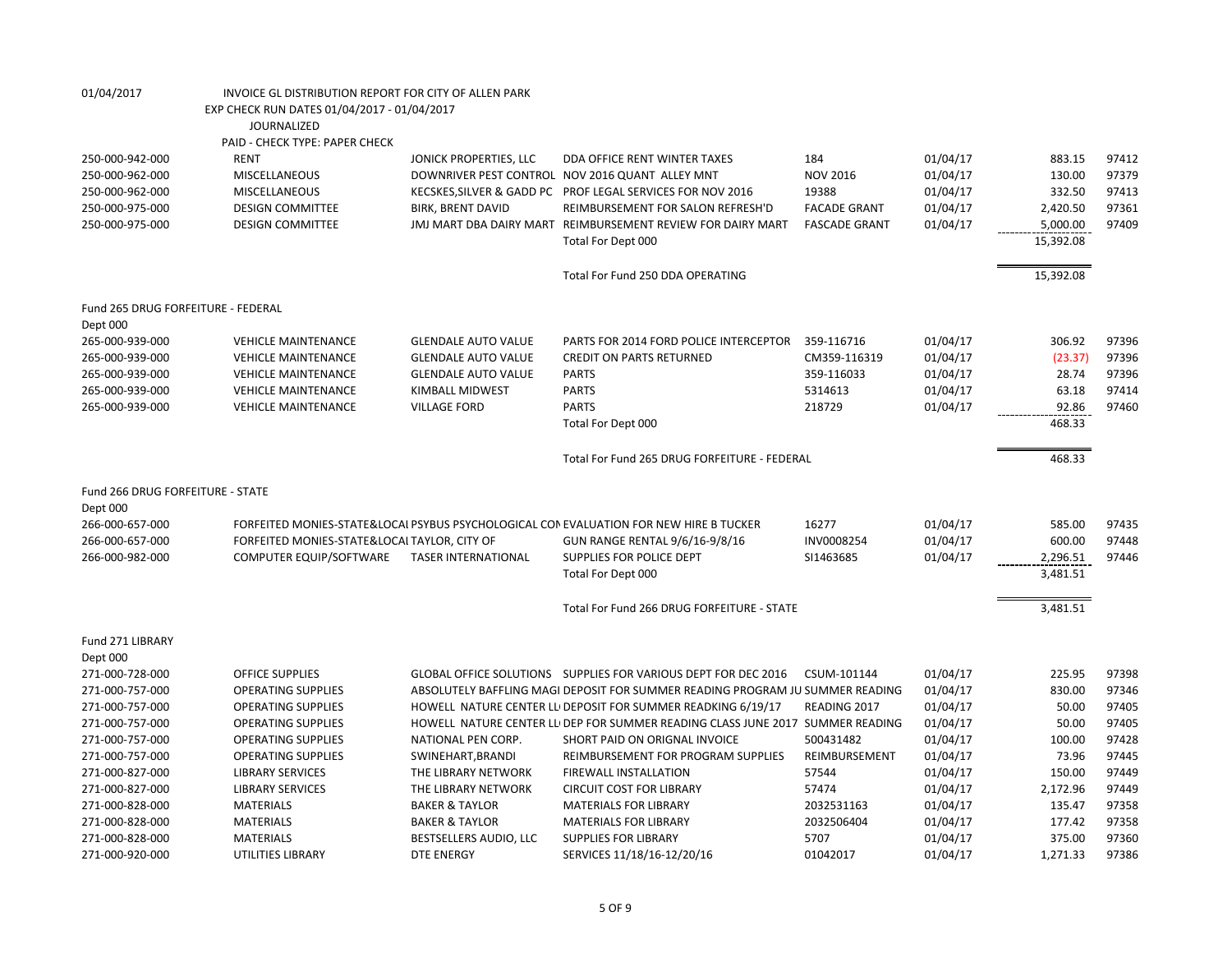| 01/04/2017             | INVOICE GL DISTRIBUTION REPORT FOR CITY OF ALLEN PARK |                                            |                                                                                                          |                 |          |                          |       |
|------------------------|-------------------------------------------------------|--------------------------------------------|----------------------------------------------------------------------------------------------------------|-----------------|----------|--------------------------|-------|
|                        | EXP CHECK RUN DATES 01/04/2017 - 01/04/2017           |                                            |                                                                                                          |                 |          |                          |       |
|                        | <b>JOURNALIZED</b>                                    |                                            |                                                                                                          |                 |          |                          |       |
|                        | PAID - CHECK TYPE: PAPER CHECK                        |                                            |                                                                                                          |                 |          |                          |       |
| 271-000-920-000        | UTILITIES LIBRARY                                     | <b>DTE ENERGY</b>                          | SERVICES 11/18/16-12/20/16                                                                               | 01042017        | 01/04/17 | 805.63                   | 97389 |
| 271-000-931-000        | <b>BUILDING MAINTENANCE</b>                           |                                            | COVERALL NORTH AMERICA COMMERCIAL CLEANING SERVICES LIBRARY 1/: 1340239735                               |                 | 01/04/17 | 835.00                   | 97377 |
|                        |                                                       |                                            | Total For Dept 000                                                                                       |                 |          | 7,252.72                 |       |
|                        |                                                       |                                            | <b>Total For Fund 271 LIBRARY</b>                                                                        |                 |          | 7,252.72                 |       |
| Fund 592 WATER & SEWER |                                                       |                                            |                                                                                                          |                 |          |                          |       |
| Dept 600 WATER         |                                                       |                                            |                                                                                                          |                 |          |                          |       |
| 592-600-873-000        | <b>MAIN MAINTENANCE</b>                               | <b>BUCCILLI GROUP, LLC</b>                 | EMER WATER MAIN INSPECTIONS 11/16/16                                                                     | 2111            | 01/04/17 | 540.00                   | 97363 |
| 592-600-873-000        | <b>MAIN MAINTENANCE</b>                               | JOHN D. OSBORNE TRUCKING CLASS 2 FILL SAND |                                                                                                          | 087784          | 01/04/17 | 389.00                   | 97411 |
| 592-600-985-000        | <b>CAPITAL OUTLAY</b>                                 | <b>BRICCO EXCAVATING</b>                   | JOB AP-24 PMT #2 WARWICK / ARLINGTON WA JOB AP-24<br>Total For Dept 600 WATER                            |                 | 01/04/17 | 271,940.38<br>272,869.38 | 97362 |
| Dept 601 601 SEWER     |                                                       |                                            |                                                                                                          |                 |          |                          |       |
| 592-601-745-300        | STORM/CB MAINTENANCE                                  | DIX BLOCK & SUPPLY CO.                     | SUPPLIES FOR WATER SEWER                                                                                 | 93898           | 01/04/17 | 42.80                    | 97378 |
| 592-601-822-000        | <b>COMPUTER SERVICE MAINT</b>                         |                                            | SOUTHERN MICHIGAN INFOR SERVICES FOR VARIOUS DEPTS                                                       | 2571            | 01/04/17 | 400.00                   | 97443 |
| 592-601-822-000        | <b>COMPUTER SERVICE MAINT</b>                         | SOUTHERN MICHIGAN INFOR SERVICES FOR DPS   |                                                                                                          | 2573            | 01/04/17 | 560.00                   | 97443 |
| 592-601-822-000        | <b>COMPUTER SERVICE MAINT</b>                         | SOUTHERN MICHIGAN INFOR SERVICES FOR DPS   |                                                                                                          | 2592            | 01/04/17 | 120.00                   | 97443 |
| 592-601-900-000        | PRINTING & PUBLISHING                                 | <b>SMART BILL</b>                          | SUPPLIES AND POSTAGE FOR WATER UTILITY B 26505-S                                                         |                 | 01/04/17 | 1,884.60                 | 97442 |
| 592-601-921-000        | <b>OFFICE SUPPLIES</b>                                |                                            | GLOBAL OFFICE SOLUTIONS  SUPPLIES FOR VARIOUS DEPT FOR DEC 2016                                          | CSUM-101144     | 01/04/17 | 187.32                   | 97398 |
| 592-601-923-000        | PROFESSIONAL SERVICES                                 | <b>RITTER GIS INC</b>                      | GIS CMMS SERVICES FOR NOV 2016                                                                           | 2016-0195       | 01/04/17 | 640.00                   | 97436 |
| 592-601-939-100        | <b>VEHICLE MAINTENANCE</b>                            | <b>GLENDALE AUTO VALUE</b>                 | PARTS FOR DPS                                                                                            | 359-116712      | 01/04/17 | 18.28                    | 97396 |
| 592-601-939-100        | <b>VEHICLE MAINTENANCE</b>                            | <b>GLENDALE AUTO VALUE</b>                 | <b>PARTS</b>                                                                                             | 359-116226      | 01/04/17 | 50.69                    | 97396 |
| 592-601-939-100        | <b>VEHICLE MAINTENANCE</b>                            | <b>GLENDALE AUTO VALUE</b>                 | <b>PARTS</b>                                                                                             | 359-110676      | 01/04/17 | 128.18                   | 97396 |
| 592-601-939-100        | <b>VEHICLE MAINTENANCE</b>                            | <b>GLENDALE AUTO VALUE</b>                 | <b>PARTS</b>                                                                                             | 359-116218      | 01/04/17 | 42.99                    | 97396 |
| 592-601-939-100        | <b>VEHICLE MAINTENANCE</b>                            | <b>GLENDALE AUTO VALUE</b>                 | <b>CREDIT ON PARTS RETURNED</b>                                                                          | CM359-116319    | 01/04/17 | (93.68)                  | 97396 |
| 592-601-939-100        | <b>VEHICLE MAINTENANCE</b>                            | <b>GLENDALE AUTO VALUE</b>                 | CREDIT ON PARTS RET FROM INV 116227                                                                      | CM359-116388    | 01/04/17 | (50.69)                  | 97396 |
|                        | <b>VEHICLE MAINTENANCE</b>                            | <b>GLENDALE AUTO VALUE</b>                 | <b>PARTS</b>                                                                                             | 359-116227      | 01/04/17 | 50.69                    | 97396 |
| 592-601-939-100        |                                                       |                                            |                                                                                                          |                 |          | (42.99)                  | 97396 |
| 592-601-939-100        | <b>VEHICLE MAINTENANCE</b>                            | <b>GLENDALE AUTO VALUE</b>                 | CREDIT ON PARTS RET FROM INV 116218                                                                      | CM359-116311    | 01/04/17 |                          | 97401 |
| 592-601-939-100        | <b>VEHICLE MAINTENANCE</b>                            | <b>GRAINGER</b>                            | <b>PARTS FOR DPS</b>                                                                                     | 9308197954      | 01/04/17 | 226.65                   |       |
| 592-601-939-100        | <b>VEHICLE MAINTENANCE</b>                            | KIMBALL MIDWEST                            | <b>PARTS</b>                                                                                             | 5314613         | 01/04/17 | 92.88                    | 97414 |
| 592-601-939-100        | <b>VEHICLE MAINTENANCE</b>                            | MICHIGAN CAT                               | SERVICES FOR REPAIRS AND PARTS DPS                                                                       | SD7036063       | 01/04/17 | 877.80                   | 97425 |
| 592-601-939-100        | <b>VEHICLE MAINTENANCE</b>                            |                                            | TREDROC TIRE ALLEN PARK 7. SERVICES ON REPAIR AND PARTS                                                  | 35577           | 01/04/17 | 38.95                    | 97453 |
| 592-601-940-500        |                                                       |                                            | FAIRLANE/INDEPNCE MKT STATIOI SECURITY CENTRAL PROTECTI BURG/FIRE/RADIO BACKUP FOR 01/01/17-01/3 2890032 |                 | 01/04/17 | 37.95                    | 97440 |
| 592-601-951-000        | <b>ENGINEERING CONSULTANTS</b>                        | C.E. RAINES COMPANY                        | JOB-10 UNITLITY & PAVEMENT REPAIRS                                                                       | 13951           | 01/04/17 | 12,805.66                | 97368 |
| 592-601-951-000        | <b>ENGINEERING CONSULTANTS</b>                        | C.E. RAINES COMPANY                        | JOB AP-25 SCADA UPGRADES                                                                                 | 13953           | 01/04/17 | 682.00                   | 97368 |
| 592-601-951-000        | <b>ENGINEERING CONSULTANTS</b>                        | C.E. RAINES COMPANY                        | JOB AP-06 WATSON ST PUMP STN REPLACEME 14014                                                             |                 | 01/04/17 | 23,377.00                | 97368 |
| 592-601-960-000        |                                                       |                                            | TRAINING & EDUCATION- TERRY K AMERICAN PUBLIC WORK AS! 2017 MEMBERSHIP REGISTRATION                      | 2017 MEMBERSHIP | 01/04/17 | 40.00                    | 97352 |
| 592-601-986-000        | CAPITAL OUTLAY-SEWERS                                 | <b>TSP ENVIRONMENTAL</b>                   | JOB AP-06 PMT #2 WATSON ST SANITARY PUM AP-06                                                            |                 | 01/04/17 | 37,588.01                | 97454 |
| 592-601-987-100        | CAPITAL OUTLAY - SAW GRANT                            | LIQUI-FORCE SERV.                          | SEWER CLEANING AND VIDEO RECORDING                                                                       | <b>US 2193</b>  | 01/04/17 | 18,210.15                | 97418 |
| 592-601-987-100        | CAPITAL OUTLAY - SAW GRANT                            | LIQUI-FORCE SERV.                          | ALLEN PARK STORM SEWER VIDEO & RECORDII US 2196                                                          |                 | 01/04/17 | 4,981.50                 | 97418 |
|                        |                                                       |                                            | Total For Dept 601 601 SEWER                                                                             |                 |          | 102,896.74               |       |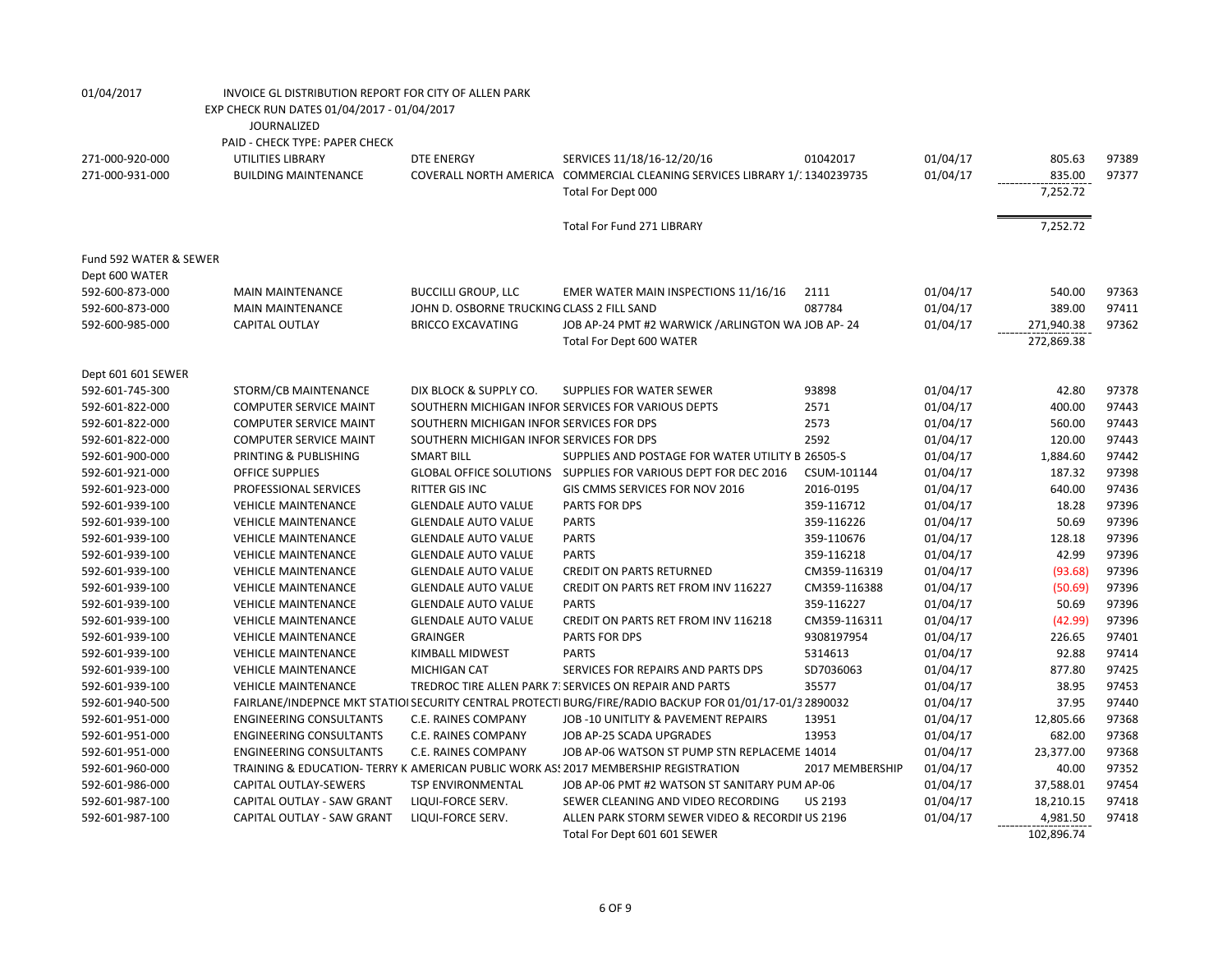Dept 603 603 BASIN

| 592-603-853-000                     | TELEPHONE/COMMUNICATIONS AT & T LONG DISTANCE                          |                             | SERVICES FOR 11/2/16-12/2/16                                                      | 01042017         | 01/04/17 | 4.20           | 97355          |
|-------------------------------------|------------------------------------------------------------------------|-----------------------------|-----------------------------------------------------------------------------------|------------------|----------|----------------|----------------|
| 592-603-853-000                     | <b>TELEPHONE</b>                                                       | <b>AT &amp; T</b>           | SERVICES FOR 12/22/16-1/21/17                                                     | 01042017         | 01/04/17 | 103.66         | 97356          |
| 592-603-853-000                     | <b>TELEPHONE</b>                                                       | <b>COMCAST</b>              | SERVICES FOR BASIN 12/26/16-1/25/17                                               | 8529101680182335 | 01/04/17 | 164.96         | 97373          |
| 592-603-853-000                     | TELEPHONE- PUMP STN                                                    | <b>VERIZON WIRELESS</b>     | PUMP STN SERVICES 11/11/16-12/10/16                                               | 9776746496       | 01/04/17 | 239.91         | 97456          |
| 592-603-853-000                     | <b>TELEPHONE- BASIN</b>                                                | <b>VERIZON WIRELESS</b>     | BASIN SERVICES FOR 11/24/16-12/23/16                                              | 9777539816       | 01/04/17 | 50.04          | 97459          |
| 592-603-931-000                     | <b>BUILDING MAINTENANCE</b>                                            | METRO ENVIROMENTAL          | BOILER TRIPPING SMOKE ALARM AT NIGHT AT W10058                                    |                  | 01/04/17 | 1,168.72       | 97422          |
| 592-603-931-000                     | <b>BUILDING MAINTENANCE</b>                                            | MILLER BOLDT                | <b>BOILER REPAIR AT BASIN</b>                                                     | S1627-1          | 01/04/17 | 2,575.51       | 97427          |
| 592-603-934-000                     | <b>EQUIPMENT MAINTENANCE</b>                                           | MEYER LABORATORY, INC       | PARTS FOR RENTION BASIN                                                           | 0566242-IN       | 01/04/17 | 1,046.38       | 97423          |
|                                     |                                                                        |                             | Total For Dept 603 603 BASIN                                                      |                  |          | 5,353.38       |                |
|                                     |                                                                        |                             | Total For Fund 592 WATER & SEWER                                                  |                  |          | 381,119.50     |                |
| Fund 701 TRUST AND AGENCY           |                                                                        |                             |                                                                                   |                  |          |                |                |
| Dept 000                            |                                                                        |                             |                                                                                   | 2570             | 01/04/17 |                |                |
| 701-000-242-000<br>701-000-245-000  | <b>CITY FESTIVITIES ESCROW</b><br><b>PARKS &amp; RECREATION ESCROW</b> | HOWARD, STACEY              | SOUTHERN MICHIGAN INFOR FESTIVITIES SERVICES FOR DEC 2016<br>REFUND ON CANC CLASS | REFUND 8635      | 01/04/17 | 35.00<br>57.00 | 97443<br>97406 |
| 701-000-246-500                     | <b>ENGINEERING ESCROW</b>                                              | C.E. RAINES COMPANY         | JOB AP 29 OUTER DR RETAIN DEVELOPMENT                                             | 13955            | 01/04/17 | 7,000.00       | 97368          |
| 701-000-246-500                     | <b>ENGINEERING ESCROW</b>                                              | <b>C.E. RAINES COMPANY</b>  | JOB AP-08 HOLIDAY INN/HAMPTON INN PLAN I 13950                                    |                  | 01/04/17 | 6,344.00       | 97368          |
|                                     |                                                                        |                             | Total For Dept 000                                                                |                  |          | 13,436.00      |                |
|                                     |                                                                        |                             |                                                                                   |                  |          |                |                |
|                                     |                                                                        |                             | Total For Fund 701 TRUST AND AGENCY                                               |                  |          | 13,436.00      |                |
| Fund 703 SCHOOL AND COUNTY TAX FUND |                                                                        |                             |                                                                                   |                  |          |                |                |
| Dept 000                            |                                                                        |                             |                                                                                   |                  |          |                |                |
| 703-000-275-000                     | REFUNDABLE TAXES                                                       |                             | WELLS FARGO REAL ESTATE T Win Tax Refund 30 018 06 0092 000                       | 12/21/2016       | 01/04/17 | 932.78         | 1237           |
| 703-000-275-000                     | <b>REFUNDABLE TAXES</b>                                                | KRASNODEMSKI, JOHN          | Sum Tax Refund 30 010 01 0120 000                                                 | 12/21/2016       | 01/04/17 | 464.90         | 1238           |
| 703-000-275-000                     | <b>REFUNDABLE TAXES</b>                                                |                             | HERNANDEZ, GILBERTO-GONZ Sum Tax Refund 30 010 01 0281 000                        | 12/21/2016       | 01/04/17 | 558.12         | 1239           |
| 703-000-275-000                     | <b>REFUNDABLE TAXES</b>                                                | GARCIA-LOPEZ, MARCOS        | Win Tax Refund 30 010 01 0426 300                                                 | 12/21/2016       | 01/04/17 | 1,143.16       | 1240           |
| 703-000-275-000                     | <b>REFUNDABLE TAXES</b>                                                |                             | LUBAWAY, MARCIA A TRUST Sum Tax Refund 30 012 04 0086 002                         | 12/21/2016       | 01/04/17 | 888.41         | 1241           |
| 703-000-275-000                     | <b>REFUNDABLE TAXES</b>                                                | ROSS, NORMA J               | Sum Tax Refund 30 014 02 0229 002                                                 | 12/21/2016       | 01/04/17 | 814.99         | 1242           |
| 703-000-275-000                     | <b>REFUNDABLE TAXES</b>                                                | STAYTON JR, MICHAEL B       | Sum Tax Refund 30 016 04 0171 000                                                 | 12/21/2016       | 01/04/17 | 798.06         | 1243           |
| 703-000-275-000                     | <b>REFUNDABLE TAXES</b>                                                | BECKES, JOHN A              | Sum Tax Refund 30 016 05 0133 000                                                 | 12/21/2016       | 01/04/17 | 741.59         | 1244           |
| 703-000-275-000                     | <b>REFUNDABLE TAXES</b>                                                | MALEY, DOROTHY              | Sum Tax Refund 30 019 01 0007 000                                                 | 12/21/2016       | 01/04/17 | 664.40         | 1245           |
| 703-000-275-000                     | <b>REFUNDABLE TAXES</b>                                                | <b>BURGUS, BERNADETTE M</b> | Sum Tax Refund 30 019 05 0016 000                                                 | 12/21/2016       | 01/04/17 | 20.34          | 1246           |
| 703-000-275-000                     | <b>REFUNDABLE TAXES</b>                                                | BALLARD, RONALD-TRUDY       | Sum Tax Refund 30 023 01 0039 002                                                 | 12/21/2016       | 01/04/17 | 200.00         | 1247           |
| 703-000-275-000                     | <b>REFUNDABLE TAXES</b>                                                | CRAWFORD, JON-AMY           | Sum Tax Refund 30 026 01 0355 000                                                 | 12/21/2016       | 01/04/17 | 13.86          | 1248           |
| 703-000-275-000                     | <b>REFUNDABLE TAXES</b>                                                | PEJUAN, JENNIFER            | Win Tax Refund 30 028 07 0005 002                                                 | 12/21/2016       | 01/04/17 | 207.65         | 1249           |
| 703-000-275-000                     | <b>REFUNDABLE TAXES</b>                                                | <b>BARENBRUGGE, RICKY L</b> | Sum Tax Refund 30 023 01 0458 000                                                 | 12/21/2016       | 01/04/17 | 2,720.65       | 1250           |
| 703-000-275-000                     | <b>REFUNDABLE TAXES</b>                                                | DELOACH, LORETTA            | Sum Tax Refund 30 028 07 0091 002                                                 | 12/21/2016       | 01/04/17 | 2,294.57       | 1251           |
| 703-000-275-000                     | <b>REFUNDABLE TAXES</b>                                                |                             | BOOKER, KERMIT-BOOKER, M Sum Tax Refund 30 028 11 0009 000                        | 12/21/2016       | 01/04/17 | 653.95         | 1252           |
| 703-000-275-000                     | <b>REFUNDABLE TAXES</b>                                                | SMITH, SHIRLEY              | Sum Tax Refund 30 029 99 0034 000                                                 | 12/21/2016       | 01/04/17 | 1,663.34       | 1253           |
| 703-000-275-000                     | <b>REFUNDABLE TAXES</b>                                                | <b>ACO INC #416</b>         | Sum Tax Refund 30 999 00 0152 000                                                 | 12/21/2016       | 01/04/17 | 1,234.28       | 1254           |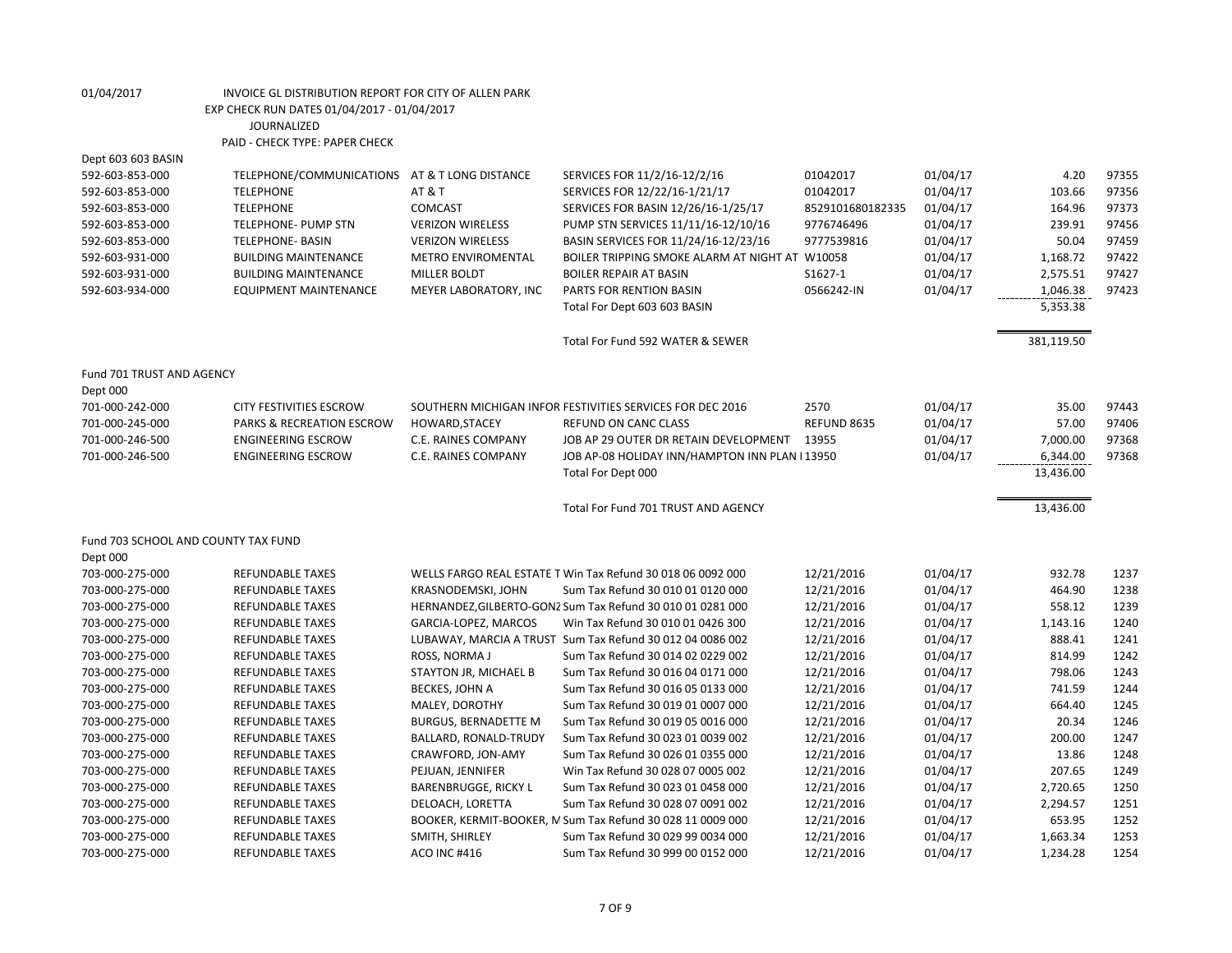|                 | <b>JOURNALIZED</b>             |                           |                                                               |            |          |           |      |
|-----------------|--------------------------------|---------------------------|---------------------------------------------------------------|------------|----------|-----------|------|
|                 | PAID - CHECK TYPE: PAPER CHECK |                           |                                                               |            |          |           |      |
| 703-000-275-000 | <b>REFUNDABLE TAXES</b>        |                           | LAW OFFICE OF ROBERT P CO Sum Tax Refund 30 999 00 0642 000   | 12/21/2016 | 01/04/17 | 93.29     | 1255 |
| 703-000-275-000 | <b>REFUNDABLE TAXES</b>        |                           | HEARTLAND FOOD PRODUCT: Sum Tax Refund 30 999 00 2006 072     | 12/21/2016 | 01/04/17 | 27.40     | 1256 |
| 703-000-275-000 | <b>REFUNDABLE TAXES</b>        | <b>DSW SHOE WAREHOUSE</b> | Sum Tax Refund 30 999 00 2016 012                             | 01/03/2017 | 01/04/17 | 14,594.26 | 1257 |
| 703-000-275-000 | <b>REFUNDABLE TAXES</b>        |                           | UBER TECHONOLOGIES INC Sum Tax Refund 30 999 00 2016 029      | 01/03/2017 | 01/04/17 | 106.97    | 1258 |
| 703-000-275-000 | <b>REFUNDABLE TAXES</b>        | <b>LLAMAS GROUP</b>       | Sum Tax Refund 30 999 00 3034 001                             | 01/03/2017 | 01/04/17 | 120.73    | 1259 |
| 703-000-275-000 | <b>REFUNDABLE TAXES</b>        | ALFARO, JORGE             | Sum Tax Refund 30 009 06 0403 000                             | 01/03/2017 | 01/04/17 | 634.49    | 1260 |
| 703-000-275-000 | <b>REFUNDABLE TAXES</b>        | HENTZ, DOROTHY A          | Sum Tax Refund 30 015 03 0529 002                             | 01/03/2017 | 01/04/17 | 809.37    | 1261 |
| 703-000-275-000 | <b>REFUNDABLE TAXES</b>        | <b>CORELOGIC</b>          | Sum Tax Refund 30 016 01 0202 000                             | 01/03/2017 | 01/04/17 | 1,545.85  | 1262 |
| 703-000-275-000 | <b>REFUNDABLE TAXES</b>        |                           | JACKSON, JESSE P-JOSEFINA N Sum Tax Refund 30 016 05 0132 000 | 01/03/2017 | 01/04/17 | 754.75    | 1263 |
| 703-000-275-000 | <b>REFUNDABLE TAXES</b>        | HORVATH, JASON            | Win Tax Refund 30 019 04 0157 000                             | 01/03/2017 | 01/04/17 | 165.68    | 1264 |
| 703-000-275-000 | <b>REFUNDABLE TAXES</b>        | MCGLOWN, LAWRENCE         | Win Tax Refund 30 023 01 0252 002                             | 01/03/2017 | 01/04/17 | 612.62    | 1265 |
| 703-000-275-000 | <b>REFUNDABLE TAXES</b>        | TAROLLI, MEGAN            | Win Tax Refund 30 023 02 0407 000                             | 01/03/2017 | 01/04/17 | 170.62    | 1266 |
| 703-000-275-000 | <b>REFUNDABLE TAXES</b>        |                           | ALTENBURG, THOMAS J-BONI Win Tax Refund 30 023 06 0248 000    | 01/03/2017 | 01/04/17 | 199.91    | 1267 |
| 703-000-275-000 | <b>REFUNDABLE TAXES</b>        | WIDENER, JOHN             | Sum Tax Refund 30 028 11 0029 000                             | 01/03/2017 | 01/04/17 | 659.51    | 1268 |
| 703-000-275-000 | <b>REFUNDABLE TAXES</b>        | ROBERTS, THOMAS A         | Sum Tax Refund 30 005 01 0331 000                             | 01/03/2017 | 01/04/17 | 335.01    | 1269 |
| 703-000-275-000 | <b>REFUNDABLE TAXES</b>        | <b>CORELOGIC</b>          | Win Tax Refund 30 004 02 0783 000                             | 01/03/2017 | 01/04/17 | 422.44    | 1270 |
| 703-000-275-000 | <b>REFUNDABLE TAXES</b>        | <b>CORELOGIC</b>          | Win Tax Refund 30 008 01 0216 000                             | 01/03/2017 | 01/04/17 | 507.85    | 1271 |
| 703-000-275-000 | <b>REFUNDABLE TAXES</b>        | <b>CORELOGIC</b>          | Win Tax Refund 30 009 01 0380 002                             | 01/03/2017 | 01/04/17 | 427.28    | 1272 |
| 703-000-275-000 | <b>REFUNDABLE TAXES</b>        | <b>CORELOGIC</b>          | Win Tax Refund 30 009 02 0267 000                             | 01/03/2017 | 01/04/17 | 386.65    | 1273 |
| 703-000-275-000 | <b>REFUNDABLE TAXES</b>        | <b>CORELOGIC</b>          | Win Tax Refund 30 016 01 0202 000                             | 01/03/2017 | 01/04/17 | 454.06    | 1274 |
| 703-000-275-000 | <b>REFUNDABLE TAXES</b>        | <b>CORELOGIC</b>          | Win Tax Refund 30 016 01 0250 000                             | 01/03/2017 | 01/04/17 | 591.25    | 1275 |
| 703-000-275-000 | <b>REFUNDABLE TAXES</b>        | <b>CORELOGIC</b>          | Win Tax Refund 30 016 06 0617 000                             | 01/03/2017 | 01/04/17 | 628.37    | 1276 |
| 703-000-275-000 | <b>REFUNDABLE TAXES</b>        | <b>CORELOGIC</b>          | Win Tax Refund 30 019 03 0015 002                             | 01/03/2017 | 01/04/17 | 600.43    | 1277 |
| 703-000-275-000 | <b>REFUNDABLE TAXES</b>        | <b>CORELOGIC</b>          | Win Tax Refund 30 022 01 0130 000                             | 01/03/2017 | 01/04/17 | 319.57    | 1278 |
| 703-000-275-000 | <b>REFUNDABLE TAXES</b>        | <b>CORELOGIC</b>          | Win Tax Refund 30 025 01 0211 000                             | 01/03/2017 | 01/04/17 | 40.00     | 1279 |
| 703-000-275-000 | <b>REFUNDABLE TAXES</b>        | <b>CORELOGIC</b>          | Win Tax Refund 30 025 01 0514 000                             | 01/03/2017 | 01/04/17 | 537.76    | 1280 |
| 703-000-275-000 | <b>REFUNDABLE TAXES</b>        | <b>CORELOGIC</b>          | Win Tax Refund 30 026 01 0066 000                             | 01/03/2017 | 01/04/17 | 614.99    | 1281 |
| 703-000-275-000 | <b>REFUNDABLE TAXES</b>        | <b>CORELOGIC</b>          | Win Tax Refund 30 026 01 0177 000                             | 01/03/2017 | 01/04/17 | 701.17    | 1282 |
| 703-000-275-000 | <b>REFUNDABLE TAXES</b>        | HUGHES, LAUREN            | Win Tax Refund 30 004 02 1010 000                             | 01/03/2017 | 01/04/17 | 118.59    | 1283 |
| 703-000-275-000 | <b>REFUNDABLE TAXES</b>        | CIUPKA, BRIAN             | Sum Tax Refund 30 008 01 0152 000                             | 01/03/2017 | 01/04/17 | 508.18    | 1284 |
| 703-000-275-000 | <b>REFUNDABLE TAXES</b>        | SCZOMAK, JAMES            | Win Tax Refund 30 009 04 0268 002                             | 01/03/2017 | 01/04/17 | 50.00     | 1285 |
| 703-000-275-000 | <b>REFUNDABLE TAXES</b>        | <b>CORELOGIC</b>          | Win Tax Refund 30 023 01 0458 000                             | 01/04/2017 | 01/04/17 | 799.12    | 1286 |
|                 |                                |                           | Total For Dept 000                                            |            |          | 44,553.22 |      |

Total For Fund 703 SCHOOL AND COUNTY TAX FUND 44,553.22

Fund Totals:

01/04/2017 INVOICE GL DISTRIBUTION REPORT FOR CITY OF ALLEN PARK EXP CHECK RUN DATES 01/04/2017 - 01/04/2017

| Fund 101 GENERAL FUND              | 66.526.42 |
|------------------------------------|-----------|
| Fund 202 MAJOR STREET FUND         | 6.052.29  |
| Fund 249 BUILDING FUND             | 6.055.97  |
| Fund 250 DDA OPERATING             | 15.392.08 |
| Fund 265 DRUG FORFEITURE - FEDERAL | 468.33    |